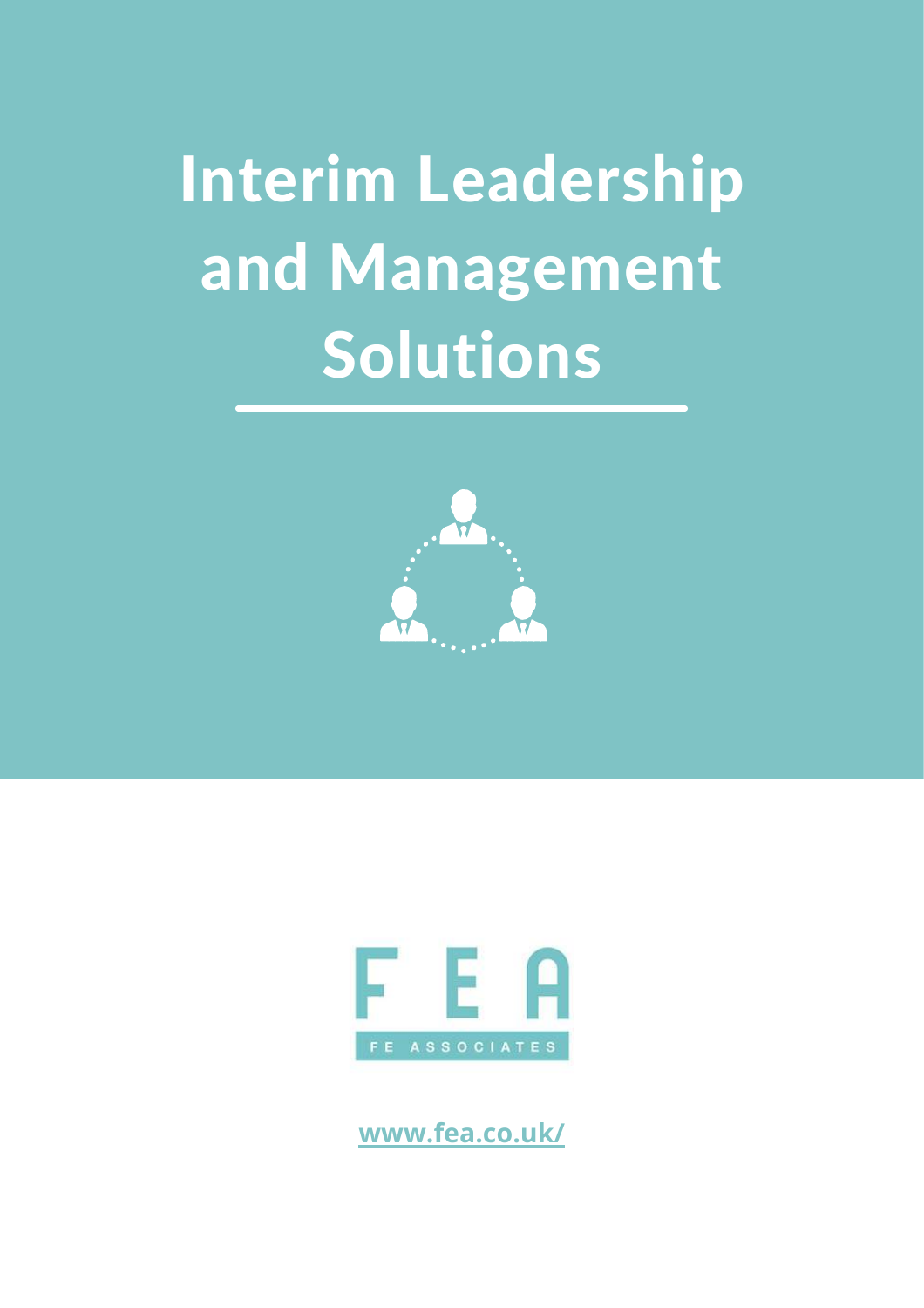

FE Associates provides interim management support in curriculum, quality, MIS, IT, finance and cross-college roles. We offer high quality and flexible interim solutions for short and long term vacancies in middle and senior management roles. We support our clients to address fundamental challenges and provide interim management personnel to help achieve ambitious goals.

Our service offering is unique in that we have a well-established, employed consultant base complemented by an extensive network of associates that can respond quickly to meet your needs.

Choosing one of our professional interims will allow senior managers the flexibility and time to ensure the right people are appointed to key permanent roles without compromising quality.

Our interims will hit the ground running and immediately impact your organisation while adding significant value.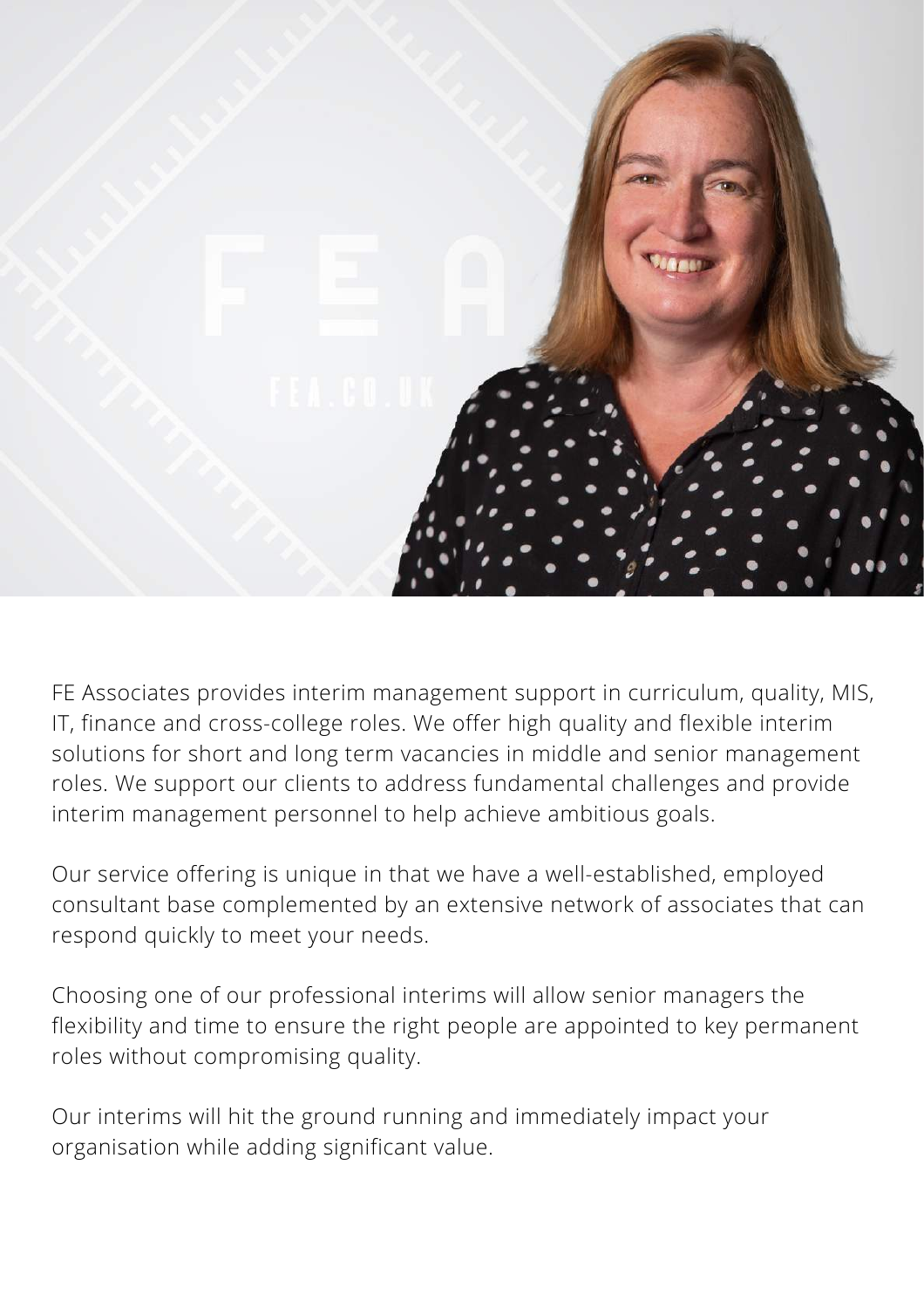### We Regularly Place High Quality People in the Roles of:





**Placements across 50 Further Education Colleges and Training Providers in 2021.**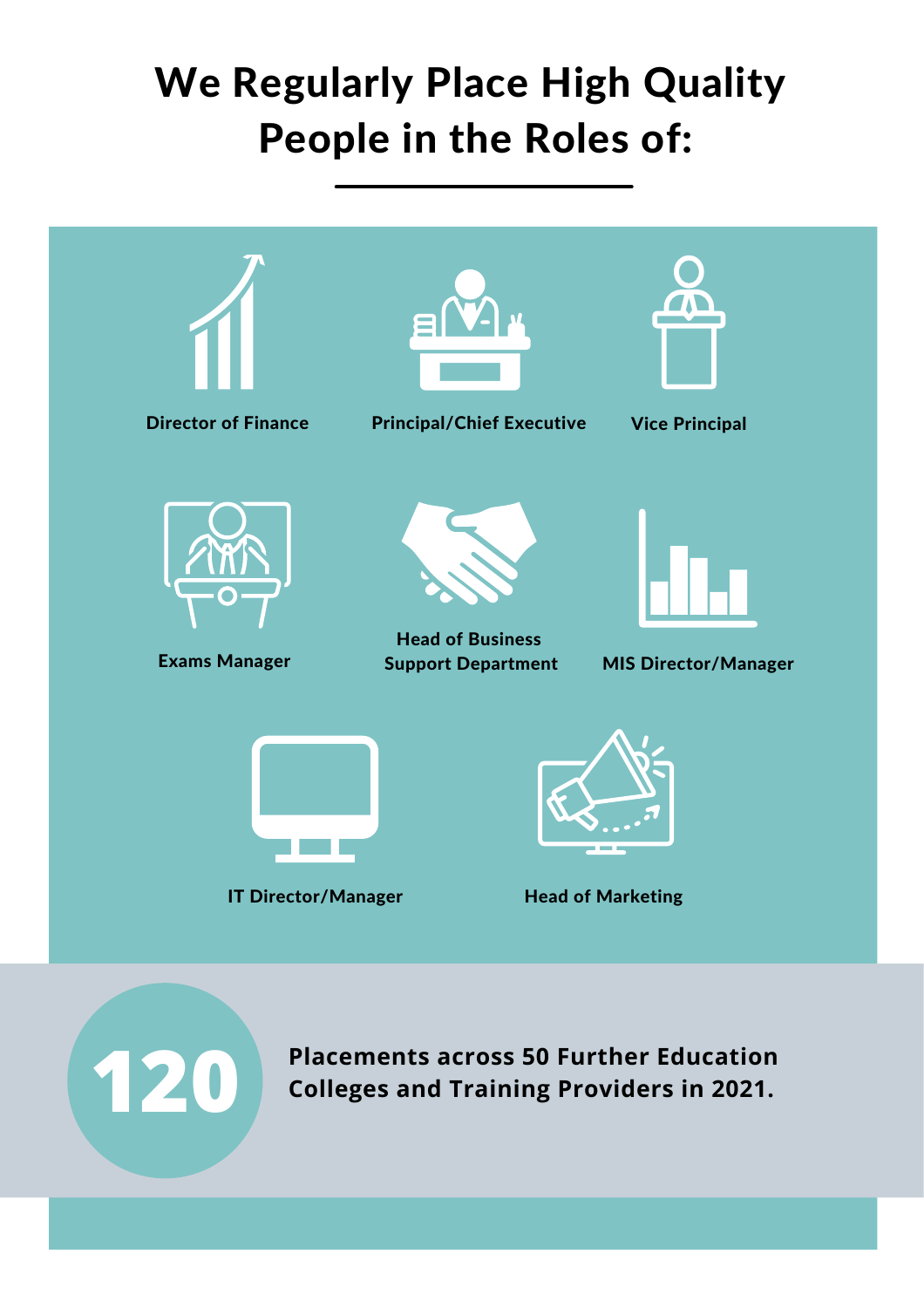### Our Key People





Judith coordinates our team of consultants and associates. She responds to clients' requirements utilising her skills, experience and well-established network of contacts to provide market-leading support for further education and training establishments.

Judith will ensure that your interim leadership and management solutions are effective. delivered on time and within budget.



**Matt Atkinson Managing Director and Strategic Advisor**



Matt is highly experienced in working with leadership teams and boards on a range of challenging situations and ensures that everything we do is aimed at providing excellent service and value for money.

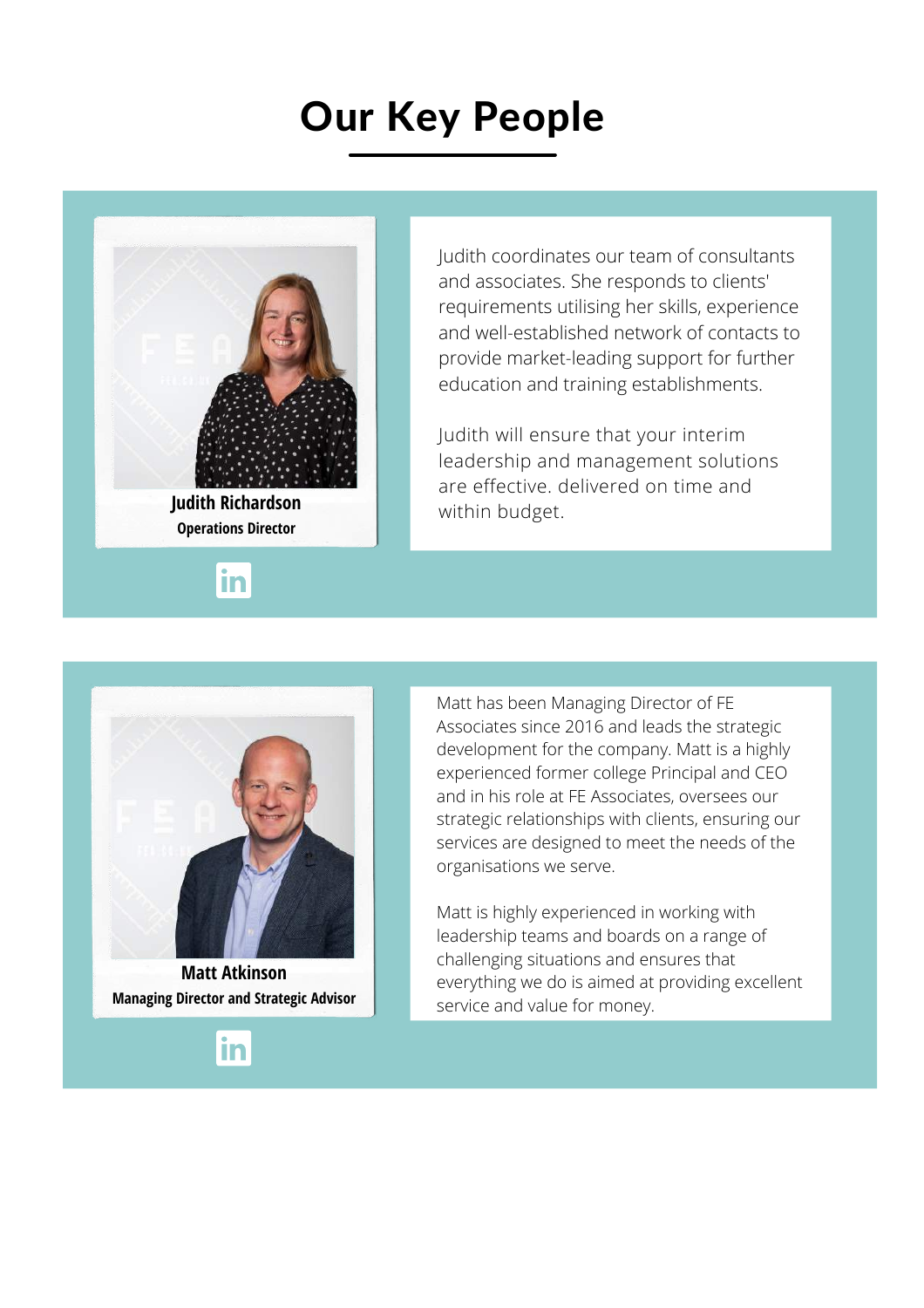### **Testimonials**

#### **What our clients say about us...**

# HIHCUC

### "

Denise has been an absolute asset to the teams and the College during her assignment with us, using her excellent knowledge and skills and an incredibly versatile approach strategically, operationally, and managing a couple of discrete projects. Tangible quality improvements are evident due to her strong leadership of both the apprenticeships and skills areas and, in particular, continuing our journey with us to successfully implement a new Technical Apprenticeship School and take it to the next level. Denise played a crucial role in our recent Ofsted inspection; a genuine team player who was as committed to achieving a successful outcome just as much as any long-serving permanent member of staff. Denise will have left a lasting legacy in the professional development of individual managers who have benefited greatly from her expertise, sound advice and approaches to managing staff being empowered to adopt these strategies within their management styles. It has been a genuine pleasure working alongside Denise.



"

Michelle came into the role as Interim Head of Department after a turbulent few months for the College. She immediately stabilised the department, got stuck in, and worked relentlessly to improve the student's experience. Michelle adapted exceptionally well and worked with colleagues across the College to resolve issues as soon as they arose. She connected with all staff in the department, responded to queries and issues very quickly and is a solution-driven manager. Michelle was a pleasure to work alongside when she was with us, and I would recommend her without hesitation for future roles.



**Alexandra Moruzzi Ex-Assistant Director for Further & Higher Education City of Bristol College**

**Jo Withers Principal Harrow College**